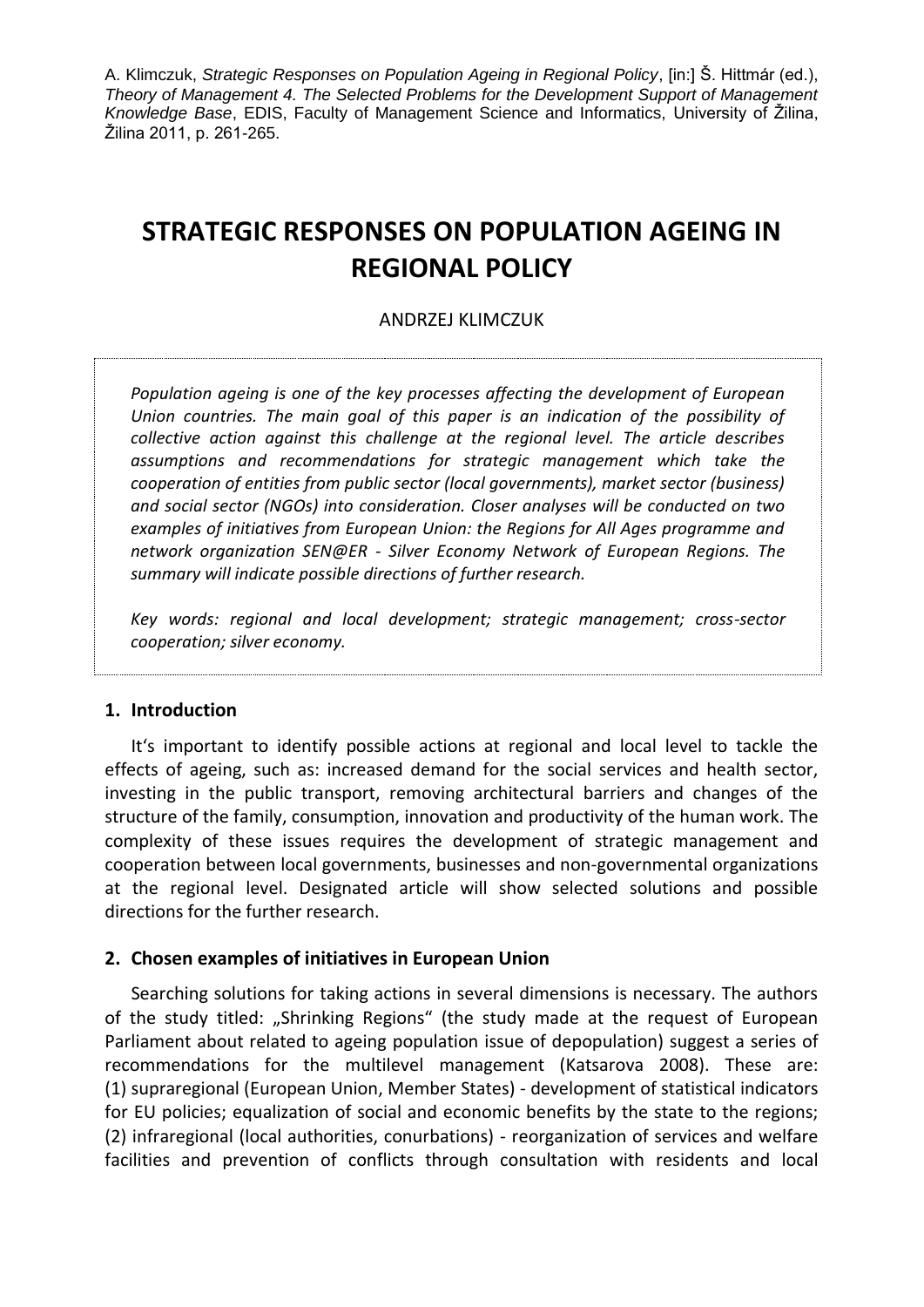governments; creation of structures and forms of inter-dialogue with the authorities at higher levels; (3) transregional (cross-border and internal border areas) - breaking the barriers of political, legal and administrative provisions on cross-border cooperation, e.g. in the provision of common services in medical, nursing and education.

More detailed solutions have been developed under the two initiatives: (1) *Regions for All Ages* and (2) *SEN@ER - Silver Economy Network of European Regions*. Henceforth only selected findings from the case studies analysis of these projects will be shown.

### **2.1***Regions for All Ages* **programme**

*Regions for All Ages* programme was an initiative of Age Concern and the English Regions Network (Baker 2007) - the British non-governmental organizations. Initiative was established in 2002 initially for activities in England. From 2005 it was expanded to the European Union level in cooperation with the Committee of the Regions. The starting point was a desire of monitoring the activities and cooperation with the new regional agencies created in 1998-1999 in the UK in order to increase regions efforts to adapt to current demographic changes. Successive stages of *Regions for All Ages* programme were: the establishment of advisory council, identification of stakeholders and research needs, conduct diagnosis and debates, concerted actions and the possible establishment of regional coordination forums on ageing. The principles of cooperation between public authorities and the business environment were also agreed. In the following years a set of tools for preparation of regional strategies, which will also take into account an ageing population, had been prepared. There were discussion sessions at annual conferences of Regional Studies Association and discussions with European Commission and AGE (The European Older People's Platform - NGOs federation) for taking actions to improve account of ageing issues in cohesion reports. These activities led to the establishment of a European advisory board, conduct comparative analysis of regional strategies of all member countries, organization of the European conference and publication of a report containing case studies (Ferry et al. 2006) and expanded set of diagnostic tools (Ferry, Baker 2006).

During *Regions for All Ages* project three main groups of the dilemmas and difficulties faced by regional policy makers focused on ageing was identified (Ferry et al. 2006: 19-20, 48-50). First concerns policy aims – main problem is an ability to recognise which category of people is understood as the "old"; how inhabitants of the region define old age; whether the activities should aim only the elderly or also the companies and institutions; how to create balance between the help and the requirements of beneficiaries; and how actions to prevent negative effects of ageing may be associated with raising the competitiveness of the region. The second group is about the methods of designing policies – it's important to identify the joint and conflicting characteristics between the interventions for the aged in economic growth and social inclusion; what levels should be considered - only educational campaigns or constructing action plans involving local and regional authorities; whether strategies should be incorporated into existing documents or be separate studies or be carried into by particularly established for that purpose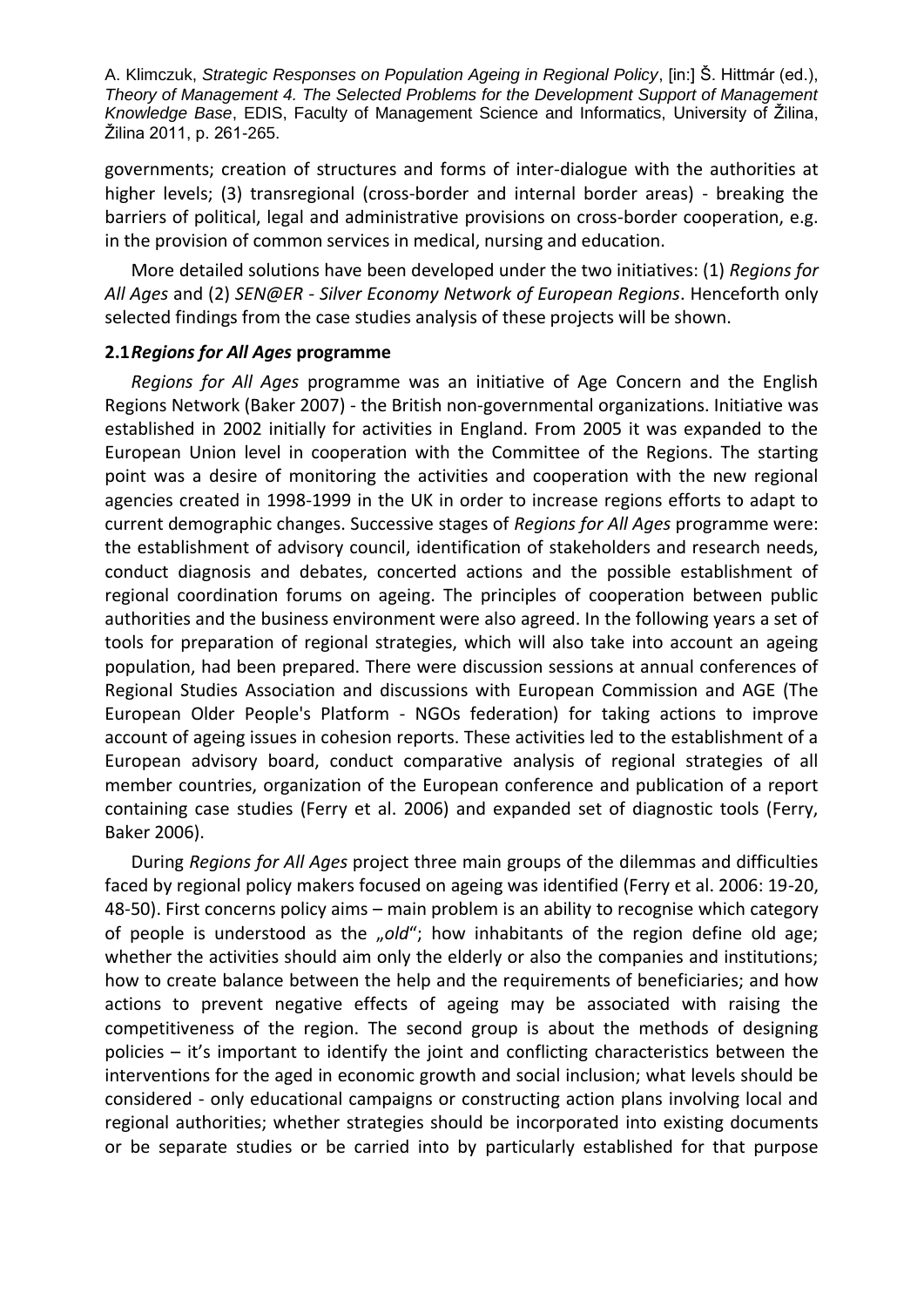institutions, ombudsmen or agencies. Third group includes problems with implementing policies – it's necessary to recognize how the regional level will be included in the redistribution of resources, choice of policy instruments and mechanisms to deliver outcomes; what conditions will testify to success of the strategy; how strategies and initiatives can mobilize employers, volunteers, older people and the community in the region to further promote active ageing practices; which solutions will be the best to coordinate the activities of various levels of government, its departments and public, commercial and social entities. It should be perceived, that those three difficulties also could be recognized as a research directives - instructions useful for analysis of existing data: planning documents, reports, statistics and projects.

Moreover, four factors leading effective implementation of regional interventions against ageing were identified (Ferry et al. 2006: 46-47). Firstly, political will and democratic mandate - leaders elected in general elections implement strategies better; political support conduces dissemination of ideas, resources' acquisition and concentration of human resources. Secondly, ground-clearing and establishment of the evidence base - creation and implementation of strategy requires deep research about condition of the region and its demographic problems, social services, housing, healthcare and labour market. Thirdly, financial autonomy of regional governments - its absence may limit the independence of actions, choice of instruments and resources to implement the strategy. Fourthly, evaluation arrangements - detailed assessment of deployments effects could lead to further work to improve and enhance the credibility of the government for stakeholders, in particular current and potential private sector partners. It's reasonable to indicate yet another assumption - strategy implementation may be connected with high quality human and social capital of leaders of change and their environment. In particular this regards their education, occupation, skills, interests, involvement in problem solving and collaboration skills.

## **2.2***SEN@ER - Silver Economy Network of European Regions*

l

Different approach is represented by network organization<sup>1</sup> SEN@ER - Silver Economy *Network of European Regions* which was established in 2005 by the Nordrhein-Westfalen government from Germany (Ferry et al. 2006: 31-33, 80-90; SEN@ER 2011). Its main goal is to create and establish the framework conditions for new products and services to improve the lives of older people, and thus providing jobs, employment and strengthen forces of regional economies and their competitiveness. Implementation of this mission involves collaboration with partners from industrial, social and official public authorities.

Nevertheless the foundations for this organization were placed even earlier. Nordrhein-Westfalen was searching for the way to restruct the region - corresponding to the demographic challenge. In 1999 the federal government came out with the initiative "Silver Economy", stimulating the local stakeholders to develop services and products for

 $<sup>1</sup>$  Network organization is defined here as "a collection of independent organizations operating</sup> in a particular industry but also related with others by co-operation bonds" (Dryl 2010: 251).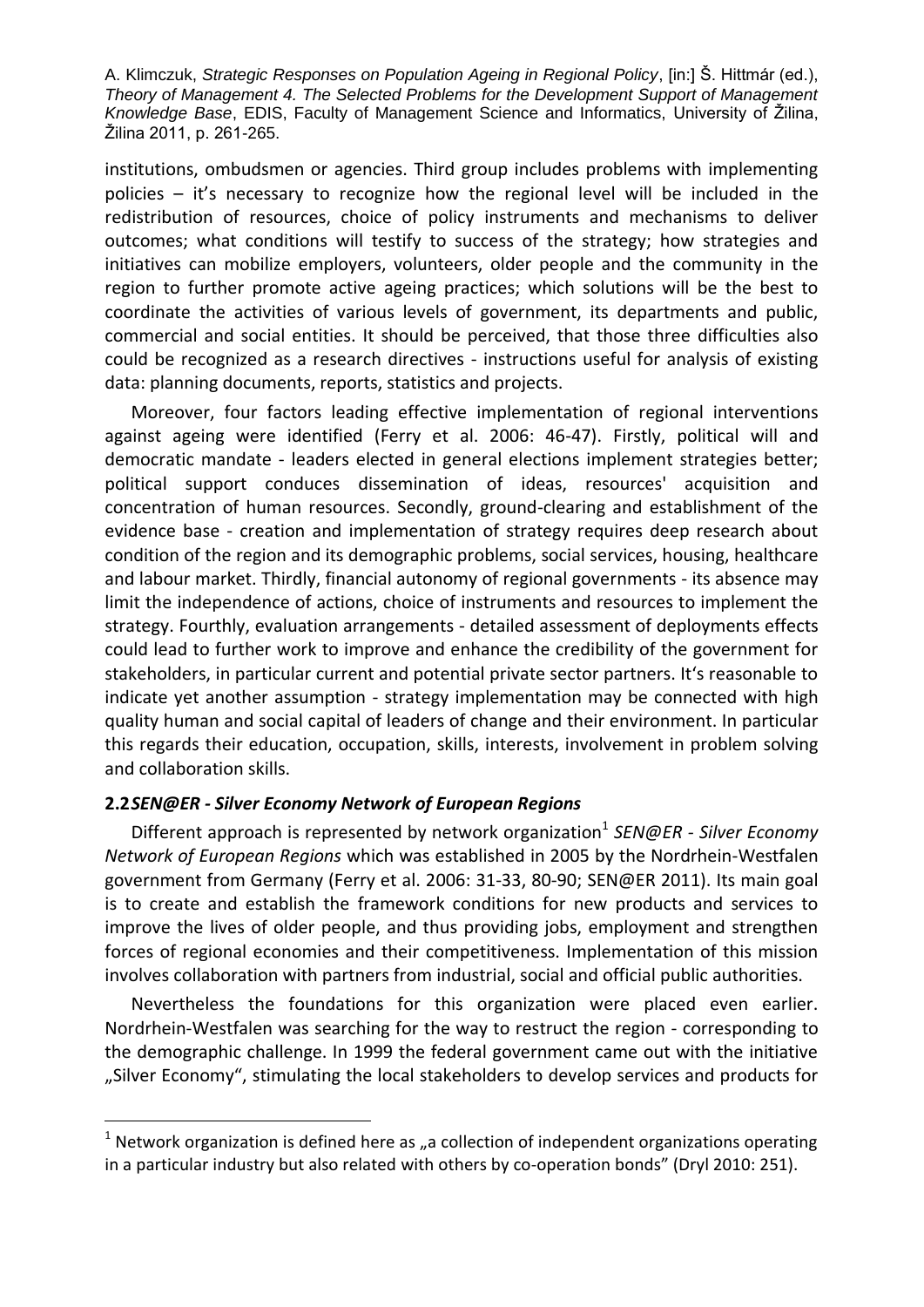seniors to improve their quality of life and create new jobs. P. Enste, G. Naegele i V. Leve (2008: 330-331) claim that: "silver economy should not be regarded as an own economic sector but rather as a cross-section market, in which numerous industrial sectors are involved". Segments of this market include care services, housing adaptations, medical technology, education, culture, service robotics, mobility, fitness, wellness, clothing, insurance coverage and many more. Each region can specialize in different spheres of production and distribution for silver market. After Nordrhein-Westfalen similar strategies began to incorporate several other German states. An important barrier proved to be addressing variety of solutions only to wealthy seniors - for this reason searching for new concepts begun. More goods and services were addressed to consumers from the outside of the region, products were certified and marketing to overall stimulate of seniors lifestyles changes were taken. In 2003 Nordrhein-Westfalen government organized a workshop in Brussels for representatives of local governments and NGOs with inviting them to create a network that would increase the competitiveness of EU regions, exchange their experiences and conduct joint research. In 2005, in Bonn, the first European Silver Economy Conference was held and it was accompanied with the establishment of network. Its key regions are Extremadura (Spain), Limburg and Gelderland (Netherlands), Limousin (France), Mid-East Region (Irlandia) and North West Region (United Kingdom). Also two documents were adopted: declaration which contains main objectives of the network and the agreement of establishing *SEN@ER*, which includes a program for future actions. Moreover a joint secretariat was set up - it's responsible for the coordination, integration and documenting the activities, maintaining contacts with European Commission and the Committee of the Regions, collecting of research results related to silver economy, supporting organization of thematic conferences, a website and recruitment of members of the network.

The cooperation of network members includes: identification of activities that require political support, promoting silver economy idea, integration of professional associations and business organizations, analysis of European Union financial programs, definition of recommendations and joint political declarations. The works also include five "special interest groups" created by the representatives of the network regions and representatives from government, business and NGOs. These are groups for: active employment and entrepreneurship of the elderly, independent living, participation in culture, skill development and regional strategies. *SEN@ER* also runs a database of European Union documents related to silver economy, good practice database, system for searching partners to projects, publishing own newsletter, organizing workshops, annual conferences and competitions to promote best practices in possible product, service and strategic solutions.

Among the selected projects of network are: senior entrepreneurial initiative; work on a computer system to coordinate social services for the elderly, system of smart devices for ageing in place of residence and a mobile alarm for contact with emergency services; system for energy efficiency in social housing; maps of existing Web sites for debates and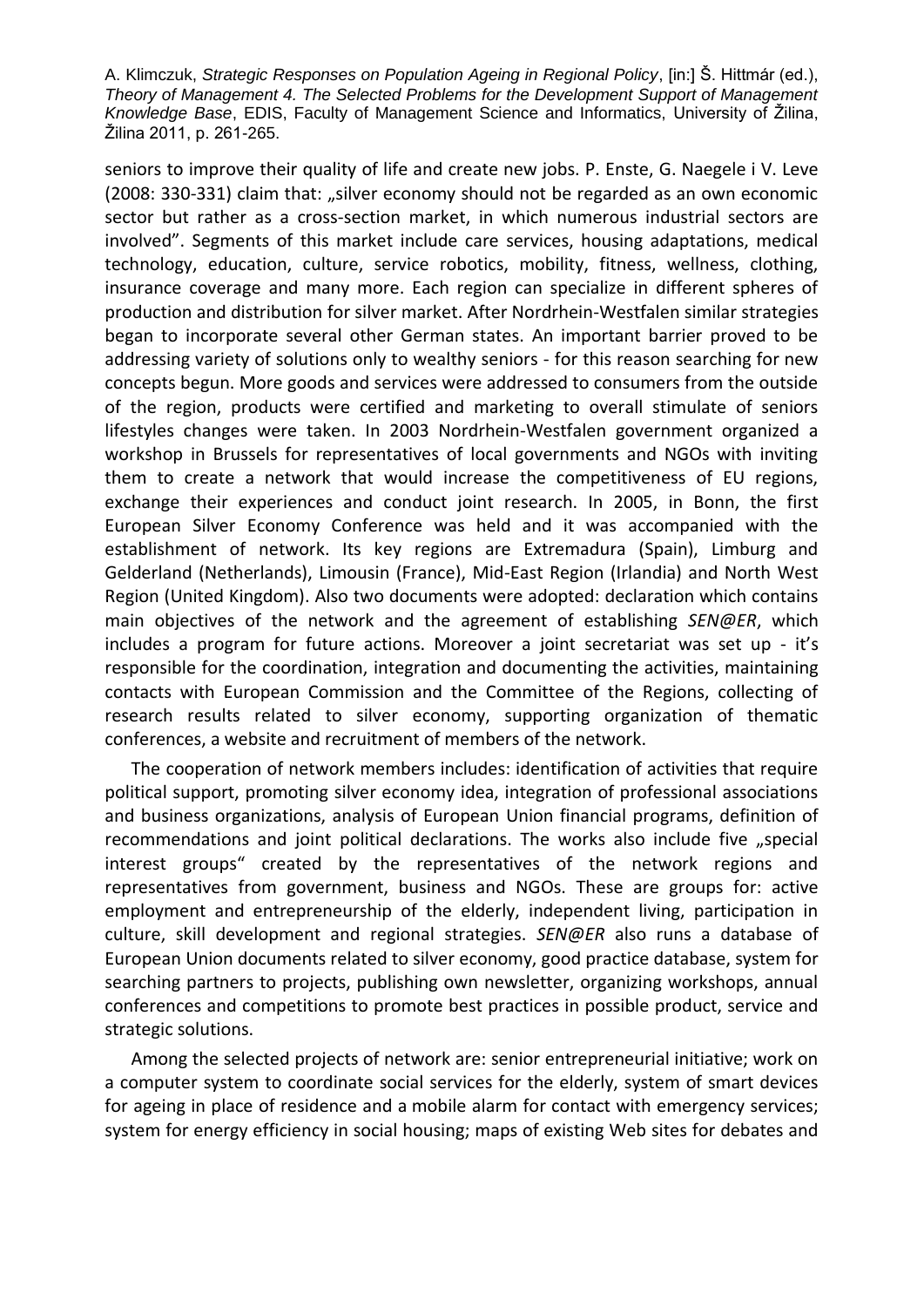exchange of knowledge related to cultural sector; intercultural seniors creativity academy; initiative for active ageing of migrants and ethnic minorities which live in European Union.

Generally, there are four barriers that the construction of regional silver economies may encounter. These are: (1) lack of interest of silver economy and a favorable environment to their actions in the economic entities; (2) limiting the silver economy offers to wealthy older people; (3) a negative pattern of seniors consumption lifestyles; (4) too little attraction force of regions for older migrants. Observed barriers may exist in varying degrees in different regions. Their accurate diagnosis can provide a lot of ideas for policy and development programs makers, as well as the starting point for the various projects of local governments, business and social groups, and their joint operations.

## **3. Conclusions**

l

The article shows recommendations for strategic management in collective actions against population ageing. The main conclusion from the described examples of initiatives implemented in the European Union - *Regions for All Ages* programme and network organization *SEN@ER - Silver Economy Network of European Regions* - is that the crosssector cooperation is the key to positive response. Another proposal is that it is necessary to search for solutions aimed at building connections between entities from public sector (local governments), market sector (business) and social sector (NGOs). Public authorities should have a main role in the coordination of activities, but their representatives should also encourage and enable dialogue to reconcile the interests of all stakeholders. They should be stimulated for seeking solutions to accommodate this long-term challenge with their short-term objectives (Ferry et al. 2006: 30, 46). They have also special responsibility to promote positive models and create conditions for the production and use of new resources. Strategies can be designed to build trust, which is a key variety of social capital that defines the opportunities for effective cooperation in solving common problems (Sztompka 2007: 293-300). Interventions should take into account the intergenerational consultations and interests of various age groups (Sáez et al. 2007).

There are at least five possible directions for further research. These are: (1) research on the solutions favorable to the elimination of digital exclusion amongst older people; (2) diagnosis of regional specializations in the silver economy - potential growth sectors and innovations based on the specific region, selected segments of the silver market; (3) analysis of the possibility for stimulating the development of clusters<sup>2</sup> - in particular welfare clusters like *Seniorpolis* in Finland; (4) diagnosis of human and social capital of older people - in silver economy originators and creators of new services, products and technologies may also be important; (5) research on older people's creativity - we need studies on the organizational conditions conducive to creative activity of the elderly and

<sup>2</sup> Cluster is defined here as: "geographic concentrations of interconnected companies, specialized suppliers, service providers, firms in related industries and associated institutions (eg universities, standards bodies and industry associations) in particular fields, competing with each other but also cooperating" (Plawgo et al. 2010: 9).